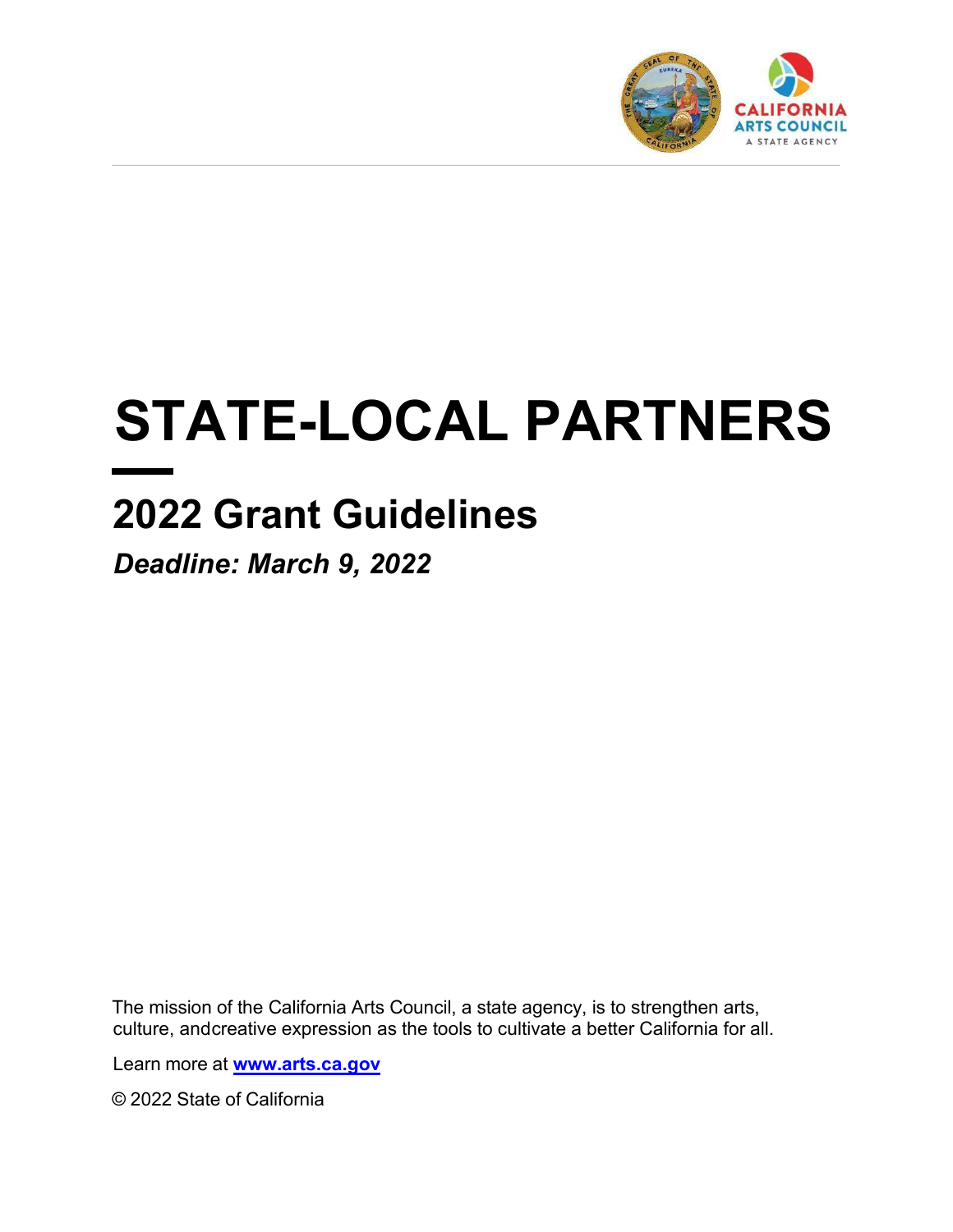# **STATE-LOCAL PARTNERS**

**2022 GRANT GUIDELINES DEADLINE: March 9, 2022 11:59 PM Grant Awards: Up to \$65,000 Estimated Total Number of Grant Awards: 53 Grant Activity Period: September 1, 2022 – August 31, 2023 Matching funds: One-to-one match is required for organizations with Total Operating Revenues of \$1,000,000 or more.**



**Apply at: [calartscouncil.smartsimple.com](https://calartscouncil.smartsimple.com/)**

# **Background & Purpose**

The **State-Local Partners** (SLP) program provides general operating support and technical assistance for county-designated **local arts agencies**. The purpose of the program is to foster cultural development on the local level through a partnership between the State and the counties of California. The nature of this partnership includes funding, information exchange, cooperative activities, and leadership. The partnership enables individuals, organizations, and communities to create, present, and preserve the arts of all cultures to enrich the quality of life for all Californians.

A **local arts agency** is defined as the official county-designated organization that supports arts and cultural activity in service to individuals and communities throughout an entire county. Local arts agencies provide financial support, services, and/or other programming to a variety of arts organizations, individual artists, and the community. A local arts agency can be an agency of local government, a nonprofit organization, or a hybrid of the two.

The CAC's [Strategic Framework,](https://arts.ca.gov/about/how-we-think/) adopted in 2019, indicates a number of aspirational areas regarding the agency's relationship with its SLPs:

- State-Local Partner Funding
	- $\circ$  Action: Conduct a review to determine a timeline and process for increasing the amount of funding granted to the SLPs. This timeline should include a detailed process for assessment, capacity building, bolstered support, and compliance checks, as well as a plan for establishing participation by and benefits for all 58 counties.
	- $\circ$  Root Cause Rationale: This action will acknowledge the ability of SLPs to understand and respond to their local needs. In addition, financially committing to building capacity at the local level will position SLPs to have more control, ownership, responsibility, and a deepened connection to the CAC.
- State-Local Partner Capacity Building
	- o Action: Increase technical assistance and training to SLPs that meets the unique needs of each organization, as identified by research and evaluation. Ensure that SLP contracts are written to require adherence to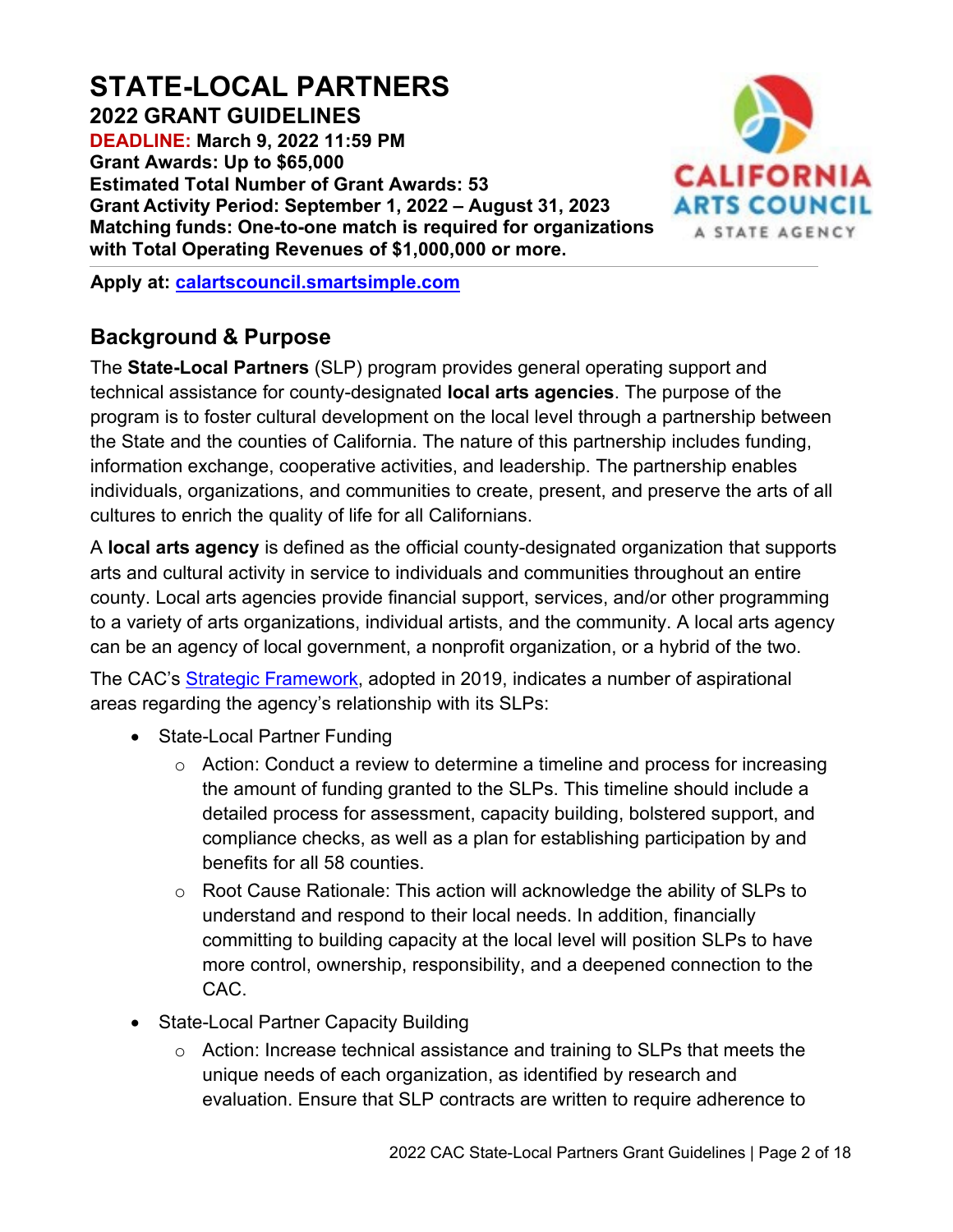key CAC policies and expectations, clearly outlining the role of the statecounty partnership. Develop strategies to align SLP priorities with the priorities of the CAC, while allowing for flexibility and self-determination. Support the development and implementation of local plans that result in consistent quality and equity of service across counties.

o Root Cause Rationale: The state's arts and creativity infrastructure should be strong at every level. The larger emphasis on funding the SLPs should be accompanied by a larger emphasis on requirements and support to align the SLPs with the CAC's stated values. Explore tools to support values alignment, such as requiring local plans to state how these values will be operationalized. Include attention to root causes such as implicit bias and lack of representation on boards. By developing trainings of trainers at the local level, along with the expectation that SLPs engage in this process with their grantees, there will be a rippling effect with those who ultimately receive CAC funds and are recruited to serve on CAC panels.

The Council voted to increase the annual maximum request amount for the SLP grant to \$65,000 as a first step in supporting these aspirational areas.

State-Local Partners serve as **Poetry Out Loud** partners and will receive financial support of \$5,000 through this grant program (included in the maximum request amount) to facilitate an annual Poetry Out Loud program throughout their county, either through direct programming or in partnership with another local organization/agency. Poetry Out Loud funds will not be based on panel ranking.

Beginning in 2022, SLPs will also collaborate with the CAC on implementing its Individual Artists Fellowship program. The SLPs will also support those artists in preparing and submitting their applications to the CAC for adjudication. This collaboration will help address another aspirational area of the Strategic Framework regarding geographic equity:

- Geographic Equity
	- o Action: Explore how to best address grantmaking equity for the disparate regions of the state. Utilize data analysis to assess present-day regional disparities among CAC grantees. Seek guidance from existing funding models that address how to identify and give preference to disadvantaged communities.
	- o Root Cause Rationale: There are varying degrees of arts and culture infrastructure throughout the state, based on historic and current variations in investment and other factors, so a one-size fits-all approach to funding regionally will perpetuate existing inequities. Geographic locations with fewer resources will benefit more by gaining greater access to CAC resources.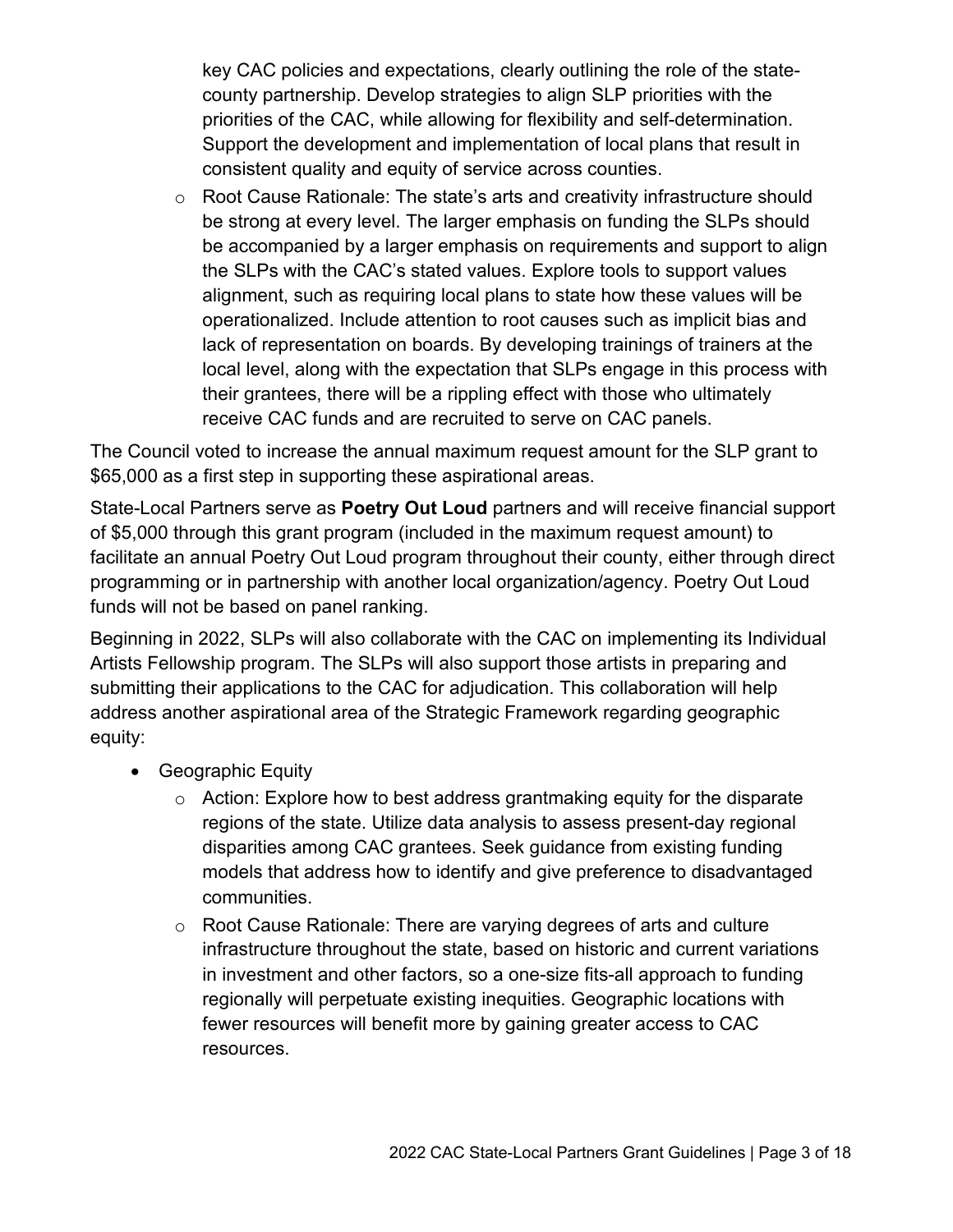# **Program Goals**

Projects should address the following State-Local Partners program goals:

- Support the work of local arts agencies in fostering the countywide arts and cultural ecosystem.
- Provide funds to address priorities identified at the local level in alignment with State-Local Partners program requirements.
- Promote racial equity practices in programming and services for artists, arts organizations, communities, cultural practitioners, and creative practitioners throughout each county with a designated State-Local Partner.
- Serve every county in the state through a designated State-Local Partner in each county.

# **Program Requirements**

- Funding for general operating support is awarded as a contract between the State-Local Partner grantee and the California Arts Council. State-Local Partner grantees will be expected to:
	- o Maintain an accessible public office operated by, at minimum, one full-time staff member. *In unique situations, exceptions can be made.*
	- o Reflect a commitment to include and represent the communities to be served.
	- o Attend CAC convening(s) (if applicable).
	- o Host meetings for the CAC as needed.
	- o Promote CAC grant opportunities, workshops, and other resources to county constituents.
	- $\circ$  Conduct a racial equity impact assessment within the first six months of the Grant Activity Period. This assessment will include required attendance at an orientation with CAC staff and internal data gathering, including but not limited to demographic and other identifier data on the SLP staff and board; individual artists, organizations, and community members served and supported by the SLP's activities and programming; existing gaps in service to specific communities; and reporting to the CAC at the midpoint of the Grant Activity Period to inform 2023 program guidelines and funding allocations.
	- $\circ$  Participate in cooperative information gathering and programming when deemed to be mutually beneficial by both the CAC and the local arts agency.
	- o Participate in program evaluation.
- The applicant must complete general operating support activities aligned with the program's purpose by June 30, 2023.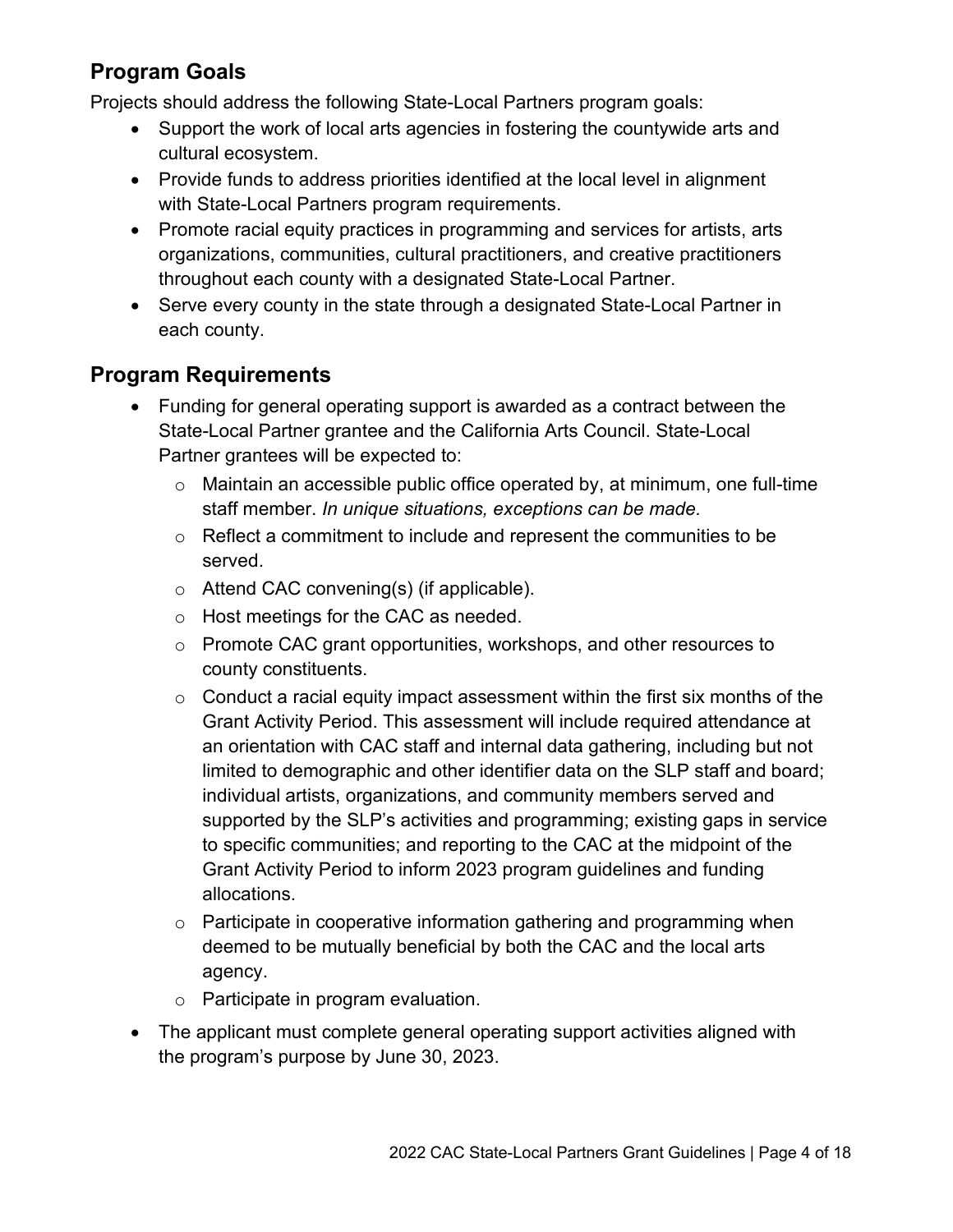- All activities to be funded by the CAC must occur within the Grant Activity Period (see Timeline).
- Proposals must address how the applicant organization:
	- o Provides access to diverse art forms that facilitate public participation
	- $\circ$  Offers programs and services that include and support the cultural diversity and traditional arts of the entire county
	- o Facilitates an annual Poetry Out Loud program in partnership with the CAC through either direct programming or in partnership with another local organization/agency
	- $\circ$  Collaborate with the CAC to implement the Individual Artists Fellowship program and support those individuals in preparing and submitting their applications.
- Proposals should explain how the applicant organization achieves at least two of the following local arts agency activities or services:
	- $\circ$  Engage in community development through the arts or contribute to creative placemaking activities
	- $\circ$  Conduct cultural assessment and planning that encourages input from community members
	- $\circ$  Foster local and regional partnerships and collaboration through convenings or other means
	- $\circ$  Provide stewardship of a community's art collection(s)
	- o Engage in programs that promote arts advocacy efforts at the local, state, or national level
	- o Provide and/or support arts learning (preK-12, adult education, creative aging, etc.)
	- o Manage a public art program
	- $\circ$  Produce or present programs such as festivals, community theatre, concerts, literary events, workshops, etc.
	- o Grant or provide financial support to cultural organizations or artists
	- $\circ$  Facilitate economic development efforts that support the creative economy through arts industries
	- o Manage one or more cultural facilities in the county
	- o Provide public relations or marketing services for State-Local Partner arts programs and/or services, and for other arts and cultural activities in the county
- Rates of compensation for individual artists and/or arts workers to be supported by this grant must be appropriate to experience and comparable to fees for other local skilled workers.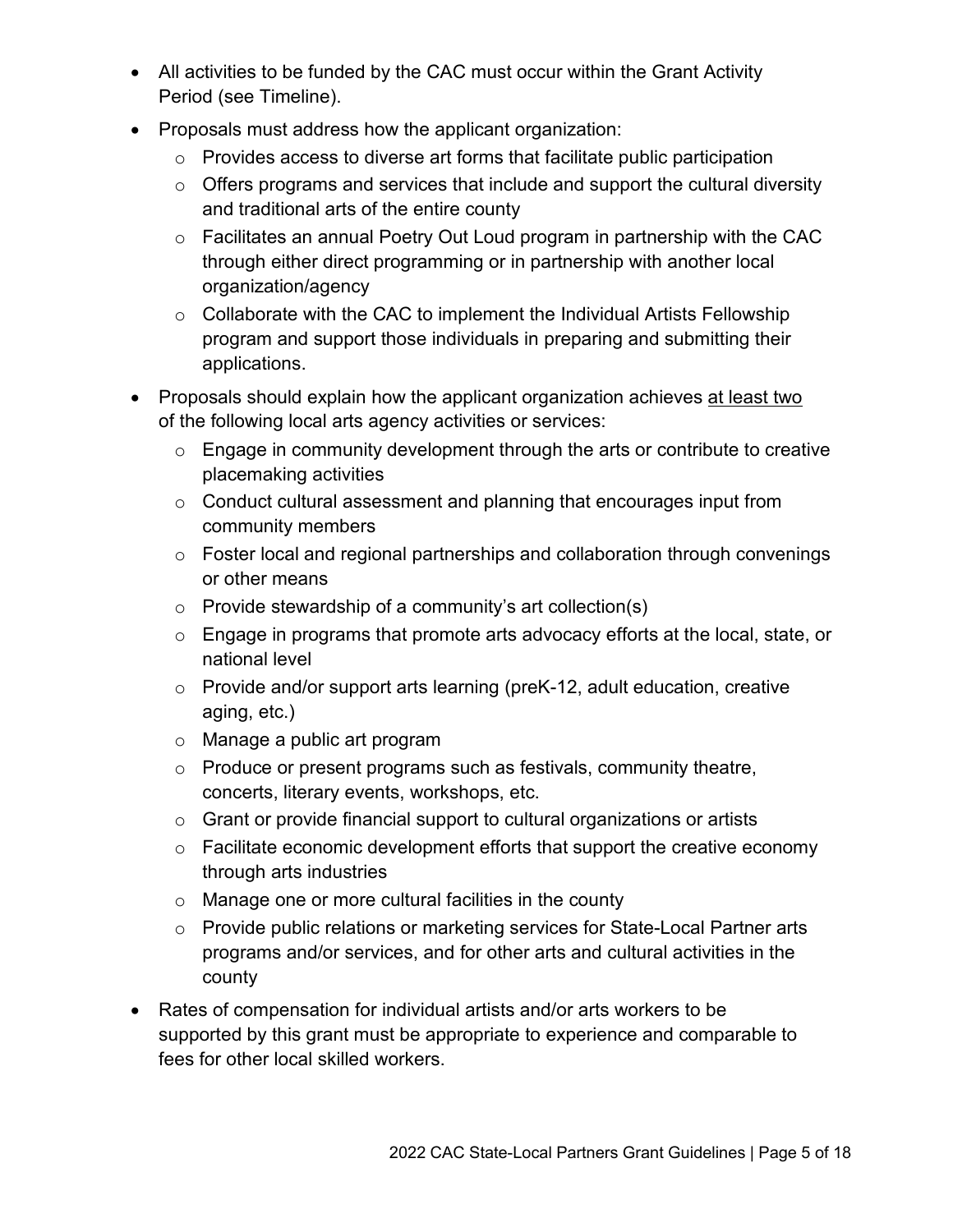• All CAC-funded programs, services, information, and facilities where funded activities take place, including online spaces, must be accessible for individuals with disabilities, including but not limited to individuals who are Deaf, Hard of Hearing, Deaf-Blind, have difficulty speaking, have a physical disability, visual disability, developmental disability, learning disability, mental illness, or chronic illness.

# **Eligibile Organizations**

- Applicant organization must be designated by their County Board of Supervisors to serve as the State-Local Partner in the county.
	- o Multi-county Partnerships**:** Partnerships that serve multiple counties may be eligible to apply. A Multi-county Partnership must be designated as the State-Local Partner by the county Board of Supervisors in all counties represented. Funding is prorated based on the number of counties in the partnership. Multi-county Partnership applicants must give evidence of service and program equity to all participating counties.
- Applicant organizations using fiscal sponsors An applicant organization that is without nonprofit status must use a California-based fiscal sponsor with a federal 501(c)(3) designation to apply for funding. For-profit businesses and individuals may not use a fiscal sponsor to apply to CAC organizational grants. Types of applicant organizations eligible to apply using a fiscal sponsor include, but are not limited to artist collectives, guilds, and 501(c)(6) organizations.
	- o A [Letter of Agreement](https://arts.ca.gov/fiscalsponsorletter/) between the fiscal sponsor and the applicant organization [must be signed](https://arts.ca.gov/definitionofasignature/) by a representative from both parties and submitted with the application. A blank signature field will not be accepted. **If a grant is awarded, the fiscal sponsor becomes the legal contract holder with the California Arts Council.**
	- o A fiscal sponsor change is not permissible during the Grant Activity Period, with rare exceptions.
	- $\circ$  Fiscal sponsors must have a minimum two-year history of consistent engagement in arts programming and/or services prior to the application deadline. (Acting as a fiscal sponsor to arts and cultural organizations is considered an arts service.) See additional information on the use of [CAC](https://arts.ca.gov/fiscalsponsorpolicy/) [fiscal sponsors.](https://arts.ca.gov/fiscalsponsorpolicy/)

# **Eligibility Requirements**

- **Racial equity statement -** Description of the organization's commitment to equitable policies and culture.
- **California-based** Documentation of having a principal place of business in California.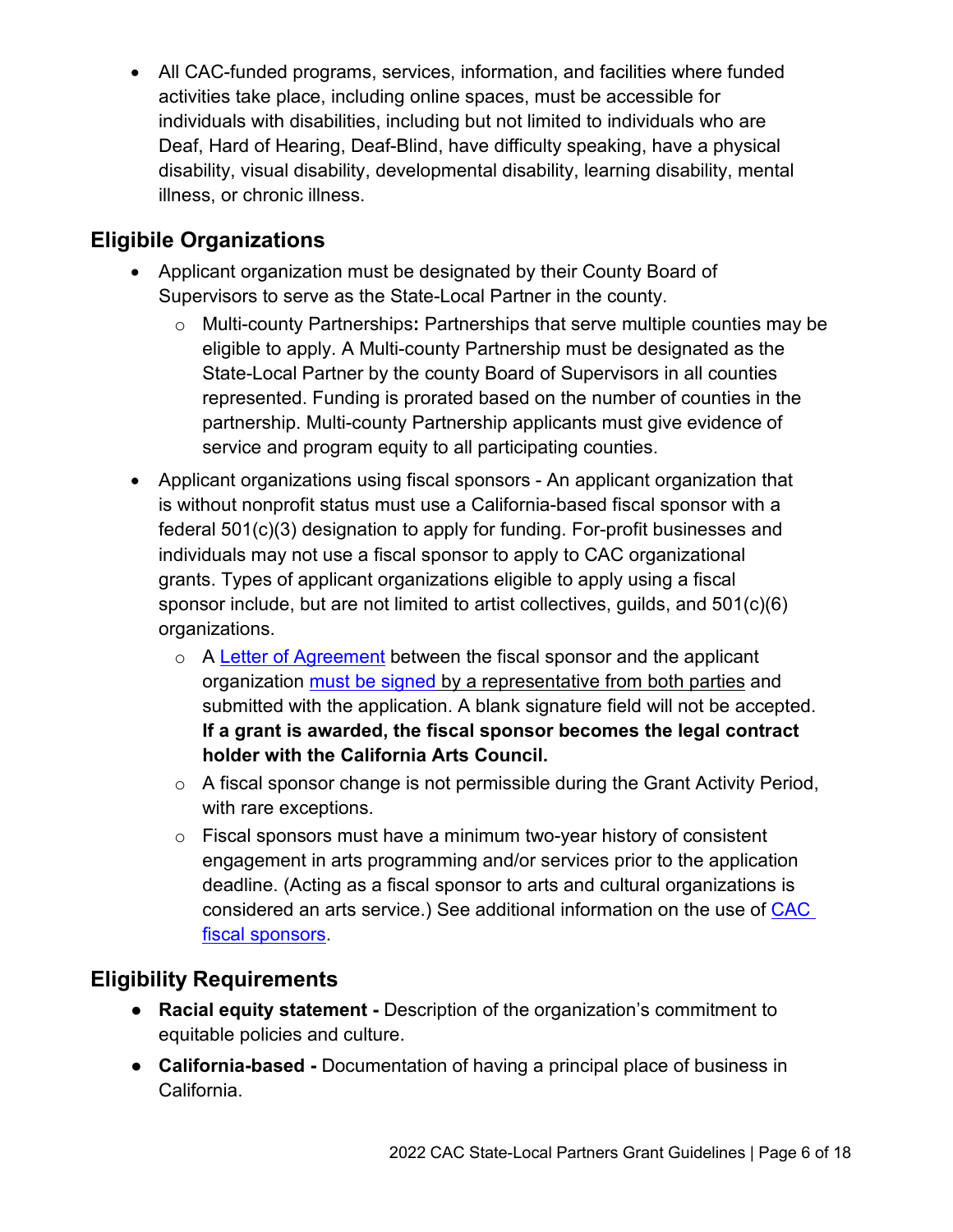- **Arts programming** Applicants must have a minimum two-year history of consistent engagement in arts programming and/or services prior to the application deadline.
- **Certificate of good standing** Nonprofit organizations and fiscal sponsors (if applicable) must have "active status" with the California Secretary of State (SOS) showing evidence of "good standing" at the time of application. You can verify your organization's status by conducting a search using the SOS online [Business Search](https://businesssearch.sos.ca.gov/) tool. An indication of "active" (versus "suspended," "dissolved," "cancelled," etc.) confirms that your nonprofit corporation exists, is authorized to conduct business in theState of California, has met all licensing and corporation requirements, and has not received a suspension from the Franchise Tax Board.

# **Eligible Request Amounts**

Applicant organizations can request up to \$65,000.

# **Funding Restrictions**

- Statewide and Regional Networks, Cultural Pathways, and Arts and Cultural Organization General Operating Relief applicants are not eligible for State-Local Partners support in the same fiscal year.
- Applicants to this program are not restricted from applying for and receiving additional CAC project grants.
- For organizations with total operating revenue above \$250,000, the sum of requests for CAC grants during the same year of funding cannot exceed 50% of the total operating revenue from the most recently completed fiscal year.

# **Matching Funds**

This program requires a 1:1 match of award funds for organizations with Total Operating Revenues (TORs) of \$1,000,000 or more in their most recently completed fiscal year. If applying for multiple CAC grants in a single fiscal year, distinct matching funds must be identified within each application, if applicable. State funds cannot be used to meet the match. The status of each source must be specified as either projected, pending, or committed.

Matching funds can be met with any combination of in-kind and cash sources.

Click [here](https://arts.ca.gov/inkind/) for additional information on CAC in-kind contributions.

# **Community**

Representation of, by, and for community is a core value of the CAC, including authentic intergenerational and intersectional connections.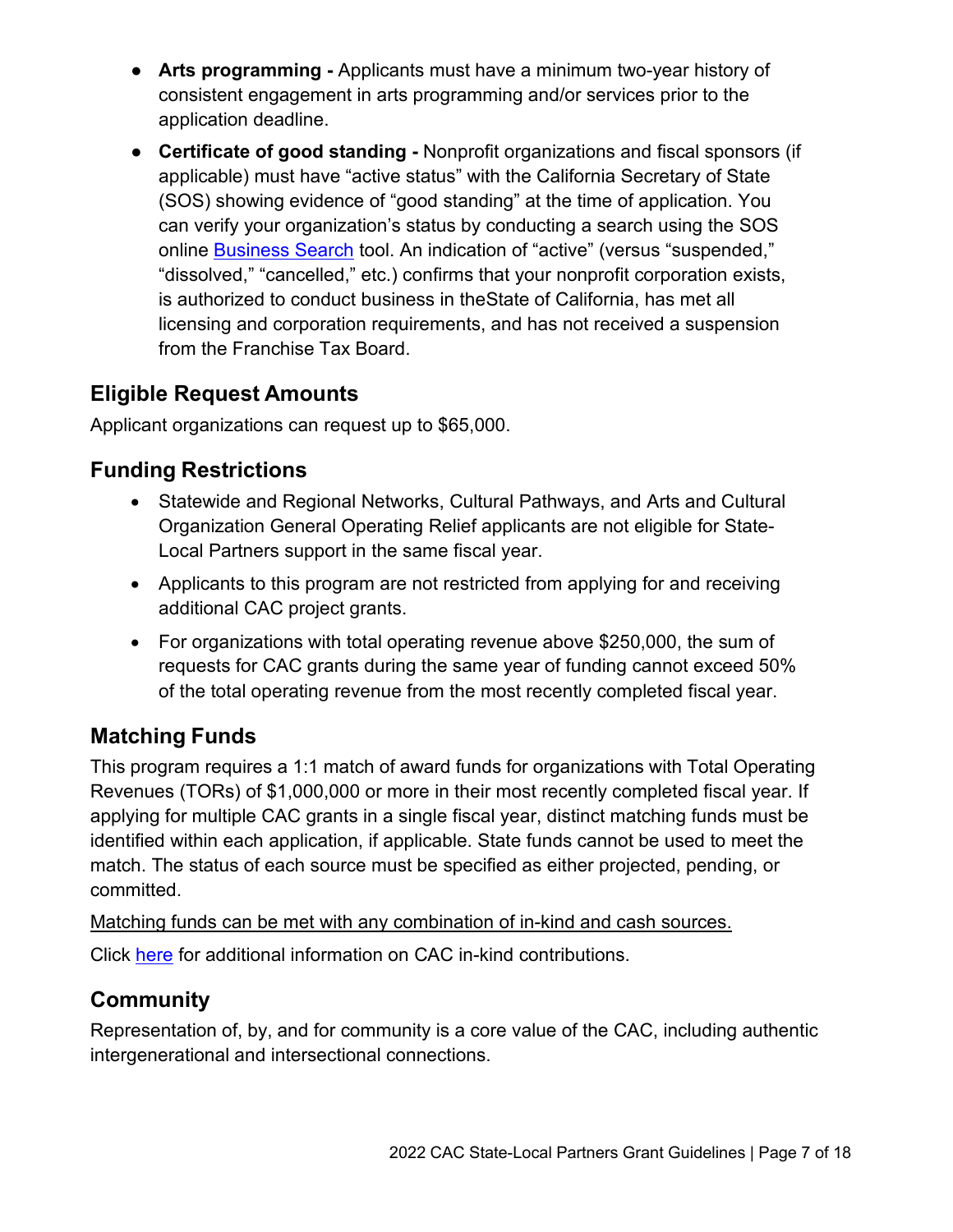**Although not factors in grant decisions**, we strongly encourage applications from organizations that are led by, represent, and/or serve systemically marginalized communities, which may include but are not limited to: Arab, MENASA (Middle Eastern, North African, South Asian); Asian; Black, African American; California Native American, Native Hawaiian, Indigenous, Tribal; Currently Experiencing Incarceration; Disabled; Elders, Seniors; Latinx, Chicanx; LGBTQIA+; Low Income; Neuro-Divergent; Pacific Islander; People of Color; Rural; Returned Residents, Formerly Incarcerated; Students of Color; Trans and/or Non-Binary People; Immigrants (Documented and/or Undocumented), Refugees, Asylum Seekers, Migrants; Unhoused, Transient; Veterans; or Youth.

# **Online Application Portal**

Applications will be available online through the CAC's online grants management system at [calartscouncil.smartsimple.com.](https://calartscouncil.smartsimple.com/s_Login.jsp) Only applications submitted through the system by the deadline will be accepted. **It is recommended that new applicants create an online profile well in advance of the application deadline.** More information can be found on the Grant [Resources page](https://arts.ca.gov/grants/resources/) of the CAC website.

# **Application Review Criteria**

A review panel will adjudicate complete and eligible applications based on the following criteria. Application questions and required documents pertaining to each review criterion are included below. Detailed instructions are available at

[calartscouncil.smartsimple.com.](https://calartscouncil.smartsimple.com/s_Login.jsp)

**Racial Equity:** Demonstrates an understanding of racial equity through its cultural competence, policies, practices, projects, and organizational culture. Elements of racial equity are evidenced in the implementation of programming/services and throughout the proposal. Organization's leadership and participants center cultural, ethnic, and racial diversity.

- 1. Describe the elements of racial equity that are essential to the program/service and organization policies/culture. This criterion will be assessed by panelists during the review process. Your racial equity statement could include, but is not limited to:
	- A description of your region's landscape and how systemic racism has impacted your communities and field
	- How your organization is addressing issues of systemic inequities through racially equitable policies and practices
	- A description of the racial equity elements that support how the organization serves and uplifts the leadership of communities of color in your region, through your organizational leadership, community partnerships, mentorship, arts and cultural programming, accessibility, and outreach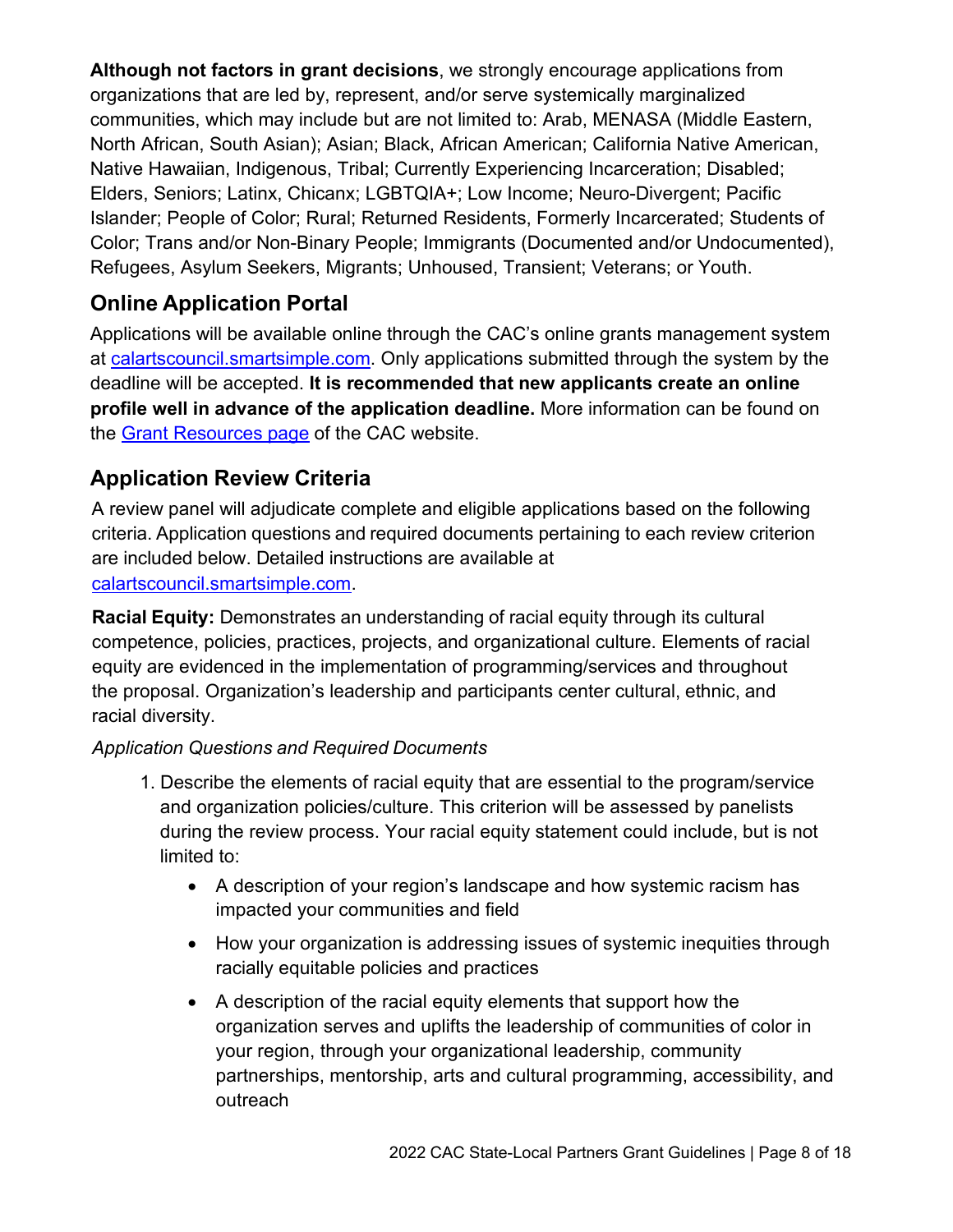- 2. Describe how the elements of racial equity show up in the programming/services and policies.
- 3. Describe how the leadership and participants demonstrate cultural, ethnic, and racial diversity.
- 4. Describe any strategies or progress the organization has made toward your racial equity elements that you are proud of and would want to share with the field.

**Arts Programming, Services, and Networking:** Organization serves as a cultural resource for individual artists, arts organizations, and social service organizations with ongoing arts programming, general public, and the broad arts ecosystem of the county. Organization contributes to community arts development and maintains an active relationship with the county government.

- 1. Please select all of the following programs and services provided by your local arts agency. You must select at least two:
	- Engage in community development through the arts or contribute to creative placemaking activities
	- Conduct cultural assessment and planning that encourages input from community members
	- Foster local and regional partnerships and collaboration through convenings or other means
	- Provide stewardship of a community's art collection(s)
	- Engage in programs that promote arts advocacy efforts at the local, state, or national level
	- Provide and/or support arts learning (preK-12, adult education, creative aging, etc.)
	- Manage a public art program
	- Produce or present programs such as festivals, community theater, concerts, literary events, workshops, etc.
	- Grant or provide financial support to cultural organizations or artists
	- Facilitate economic development efforts that support the creative economy through arts industries
	- Manage one or more cultural facilities in the county
	- Provide public relations or marketing services for State-Local Partner arts programs and/or services, and for other arts and cultural activities in the county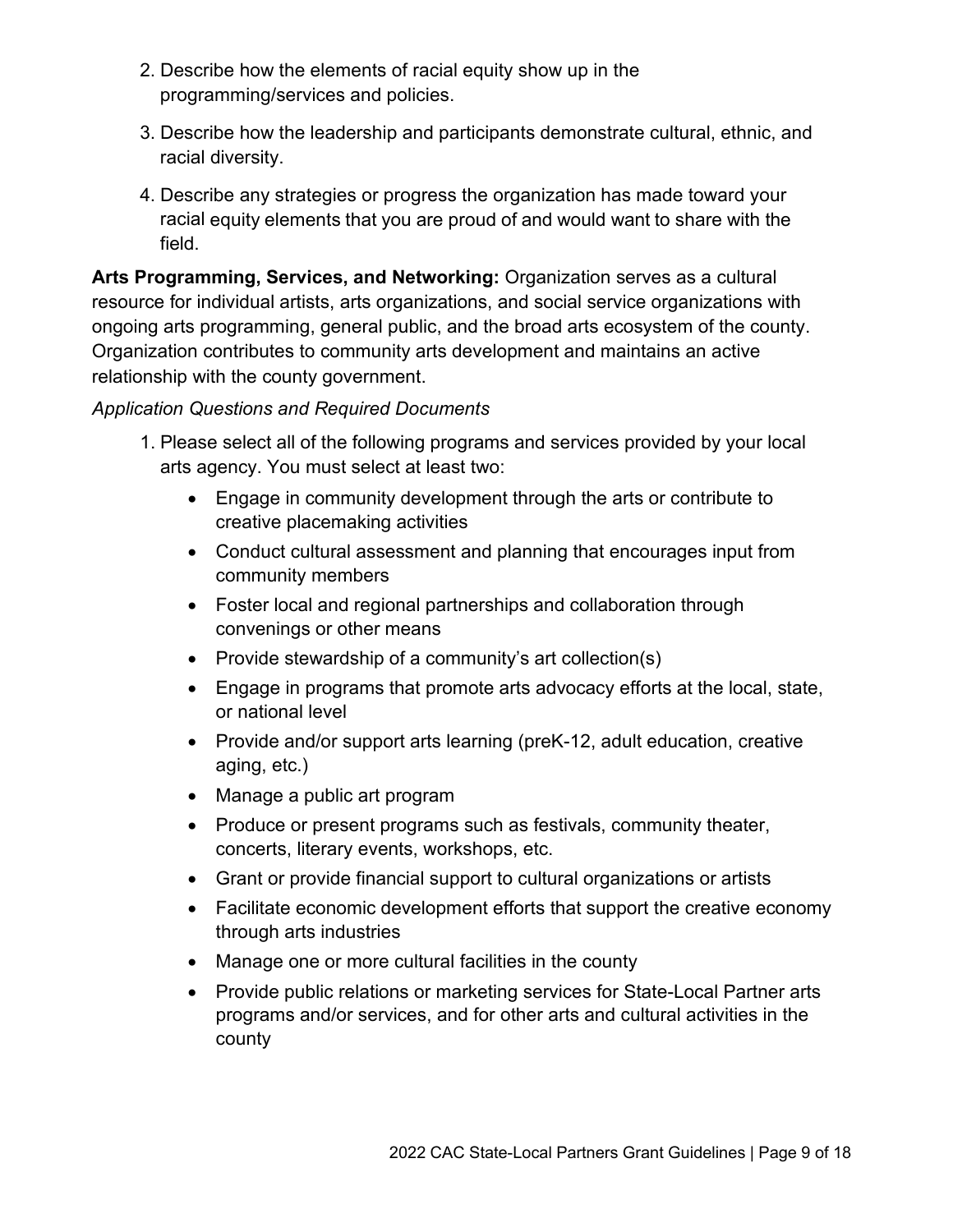- 2. Please provide a detailed description of all the programs your local arts agency provides for your county or counties, how they include and support cultural diversity and traditional arts, and how they facilitate public participation.
- 3. Describe your local arts agency's implementation plan for the Poetry Out Loud program. If designating another organization to implement the program, please describe the process for selecting that organization, and their implementation plan.
- 4. Describe how your local arts agency will reach out to and engage artists to nominate for the CAC's Individual Artist Fellowships.
- 5. Provide a timeline for key high-level organizational arts programming and/or services that will occur within the Grant Activity Period.
- 6. Provide no more than three (3) samples that best portray your organization and its work. These may include artistic work, press materials, flyers, brochures, programs, newsletters, audio, video and other marketing pieces. Samples should be within the past two years and relevant to this grant opportunity.
- 7. County Government Resolution: Attach a current Resolution from the County Board of Supervisors designating your organization as the official State-Local Partner. The Resolution must include the Grant Activity Period.

**Community Engagement and Social Impact:** Reach and depth of engagement across the entire county is demonstrated. Creation, presentation, and/or preservation of diverse arts and cultural practices represented in the county is evident in demographic and programmatic data provided. Programs and services respond to community needs, values, and priorities. Development, implementation, and evaluation of programs and services involve significant community participation, particularly from individuals and organizations representing historically marginalized communities.

- 1. For the county or counties served by your local arts agency, briefly describe:
	- geographic characteristics
	- demographic characteristics
	- economic base
	- cultural diversity
	- creative community
	- any other cultural identifiers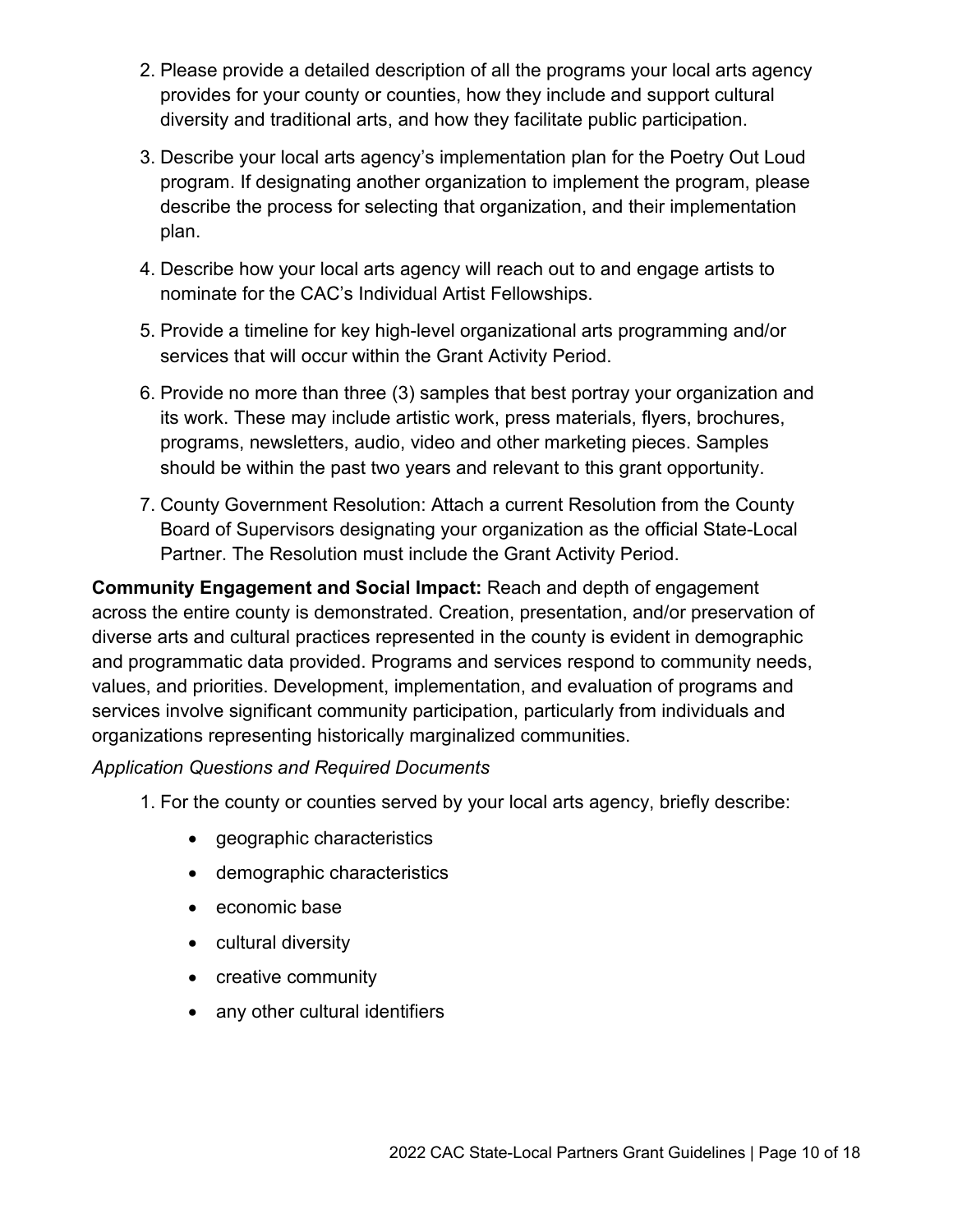- 2. Describe the arts and cultural priorities of your county, including how your local arts agency has collected input from local residents—particularly those from historically marginalized communities—to identify these priorities, and how your local arts agency is addressing these priorities.
- 3. Letters of Support: Please provide up to two signed letters from key stakeholders, partners, or collaborators. Letters should substantiate the quality of the organization, its programs and services, and affirm the organization's impact on its constituents.
- 4. List of Grantees (if applicable): Provide a list of current grantees, if applicable. For each grantee, provide the following:
	- organization name
	- organization mission
	- award amount
	- project description
	- city of operation
	- staff and board demographics and other identifiers

**Management and Leadership:** Ability of applicant organization to fulfill programs and services identified in proposal. Strategic plan includes actions to strengthen organizational capacity, diversify revenue sources, increase representative staff leadership, and ensure appropriate compensation for staff. Effective governance policies and organizational structure are evident and consistent with what is possible given the organization's budget. Overall fiscal and managerial health of applicant is evident.

- 1. Describe your local arts agency's public office, operating hours, and staffing structure.
- 2. Provide a brief biography for each key individual (artistic, technical, or administrative) involved in your organization. Include name, title, relevant experience, and role. (Demographic information and identity indicators optional.)
- 3. Provide a current list of Board of Directors, Commissioners, Committee, or other appropriate members of your governing body. For each individual, provide:
	- name
	- expertise
	- role on governing body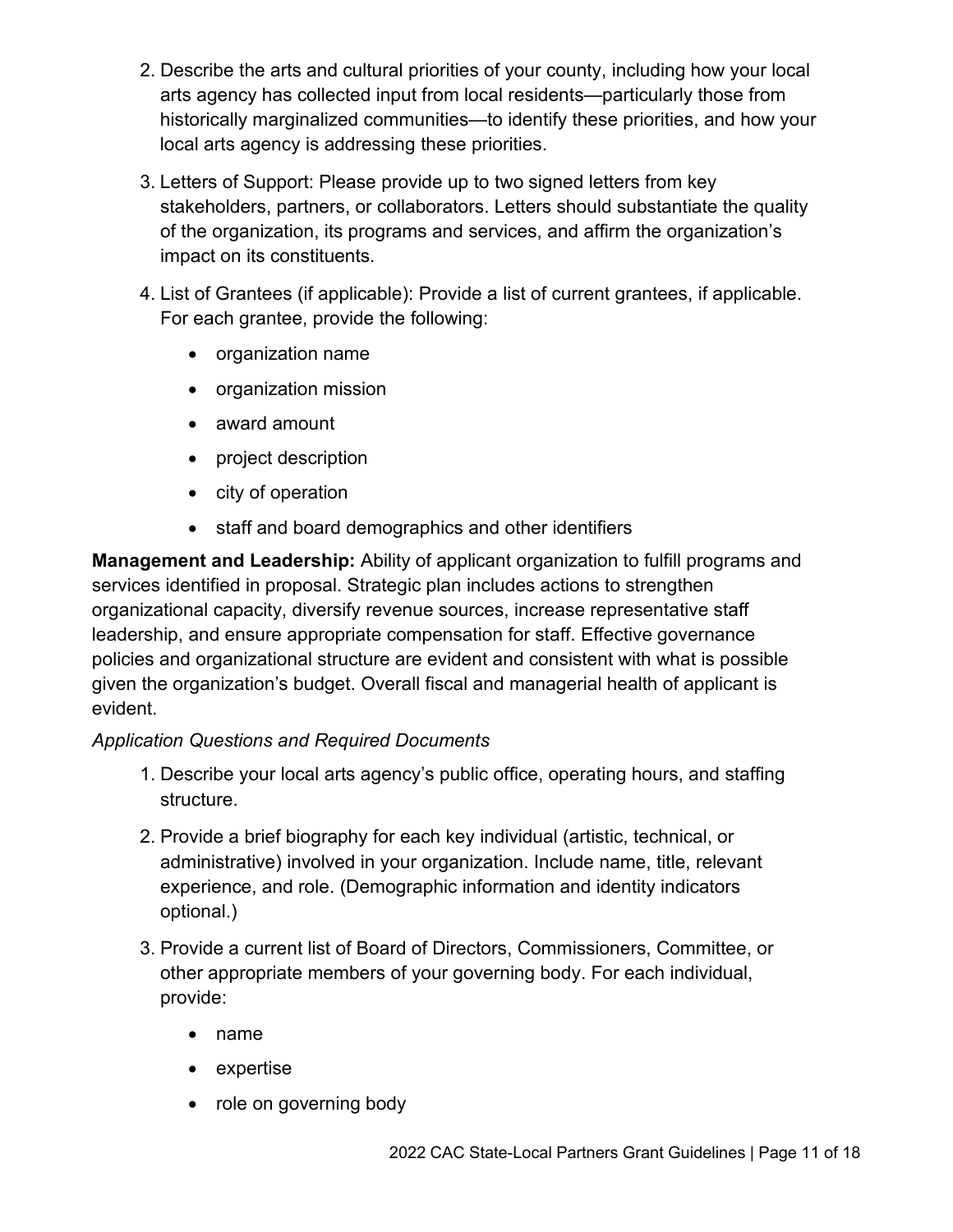- professional affiliations
- city of residence
- county of residence

(Demographic information and identity indicators optional.)

- 4. Strategic Plan Executive Summary: Provide the executive summary for your organization's current strategic plan. If a current strategic plan is not in place, describe any existing policies and/or procedures, and timeline for developing a strategic plan.
- 5. Complete a two-year budget snapshot table. Provide revenue and expense amounts. Address any significant changes in line items from one year to the next and explain anticipated surpluses or deficits.
- 6. Complete a matching funds table. Indicate the source type, identify the source, enter the amount, and indicate the status of matching funds. Indicate the source type, identify the source, enter the amount, and indicate the status (Committed, Pending, or Projected).

**Accessibility:** Demonstrates that its programs, services, information, and facilities where funded activities are to take place, including online spaces, will be accessible for individuals with disabilities, including but not limited to individuals who are Deaf, Hard of Hearing, Deaf-Blind, have difficulty speaking, have a physical disability, visual disability, developmental disability, learning disability, mental illness, or chronic illness.

#### *Application Questions and Required Documents*

- 1. Describe your organization's approach to ensuring the physical accessibility of programs and services for individuals with disabilities, as well as the accessibility of print and online materials. Consider organizational personnel and any partnering organizations, as well as beneficiaries of arts programming and services, and potential audience members in your response.
- 2. Identify the primary individual who will be responsible for managing accessibility for your organization. This may be a program manager, accessibility coordinator, or other staff member of the applicant organization.Include their name, title, phone number, and email address in the fields provided.

# **Panel Adjudication and Ranking Scale**

Panelists review and rank applications and work samples using a 6-point ranking scale that can be viewed at [this link.](https://arts.ca.gov/rankingguide/)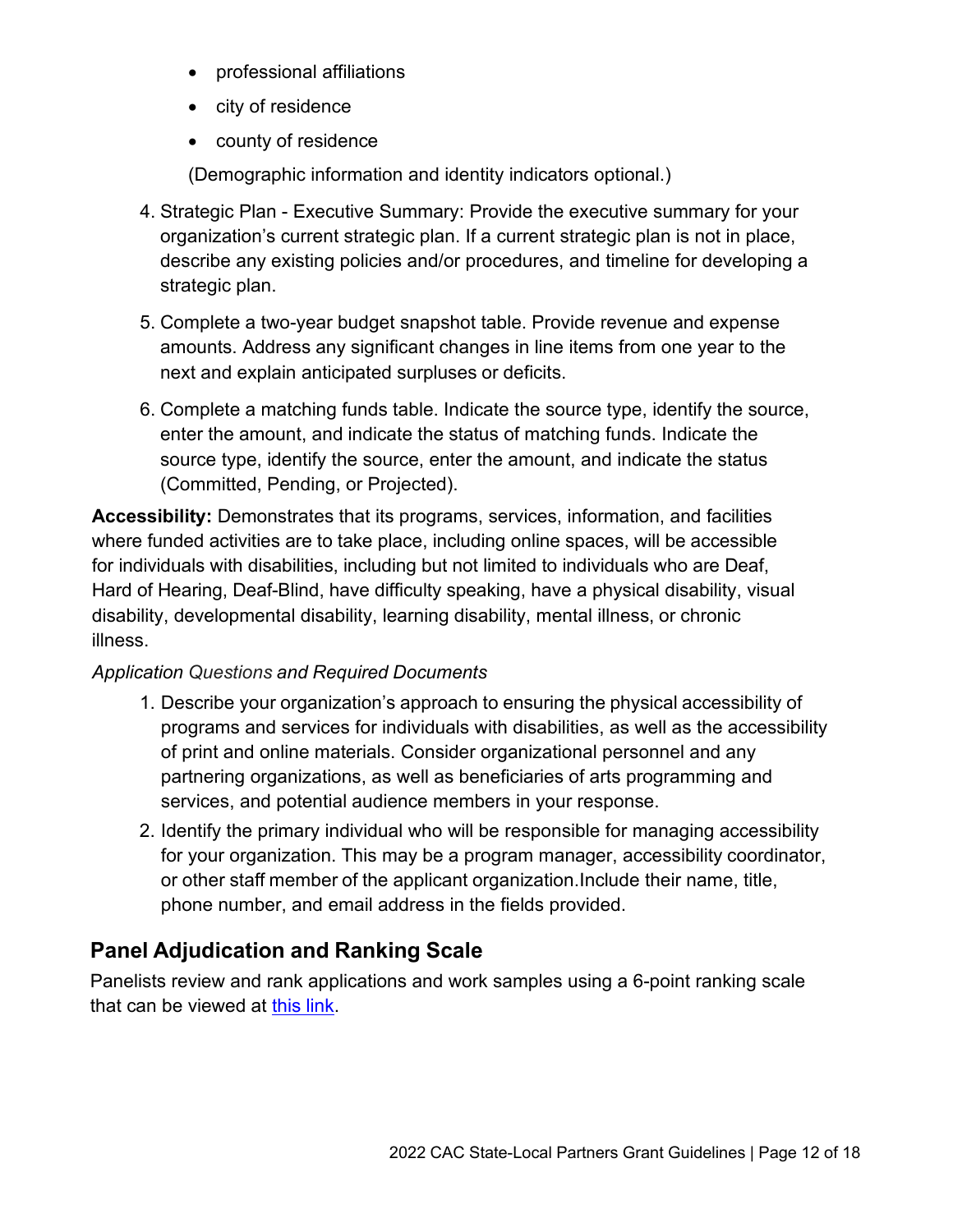# **California Arts Council Decision-making**

The final authority for grant awards is the appointed Council. After receiving and reviewing recommendations from Council committees, the Council will vote on final funding awards at a public meeting. Awards may differ from requested amounts based on panel rank and available funding.

| <b>Application Opens</b>     | January 19, 2022                    |
|------------------------------|-------------------------------------|
| <b>Application Deadline</b>  | March 9, 2022                       |
| <b>Panel Review</b>          | Approx. March - April 2022          |
| <b>Funding Decision</b>      | Approx. May 2022                    |
| <b>Funding Notification</b>  | Approx. June 2022                   |
| <b>Grant Activity Period</b> | September 1, 2022 – August 31, 2023 |
| <b>Final Report Deadline</b> | October 2, 2023                     |

# **Staff Assistance**

Before contacting staff, check [FAQs](https://arts.ca.gov/grants/faq/) to see if application questions can be answered. If staff assistance is still required for guidance or clarification, email is the best way to contact Program Specialists. We recommend that you contact staff well in advance of the deadline to ensure you can be accommodated. People who are Deaf, Hard of Hearing, Deaf-Blind, or have difficulty speaking may dial 711 to reach the California Relay Service (CRS). Large printis available upon request. Translation services may also be available upon request.

Organizations seeking technical assistance should contact:

**Josy Miller, Ph.D. she/her/hers Arts Program Specialist California Arts Council [slpgrant@arts.ca.gov](mailto:slpgrant@arts.ca.gov)**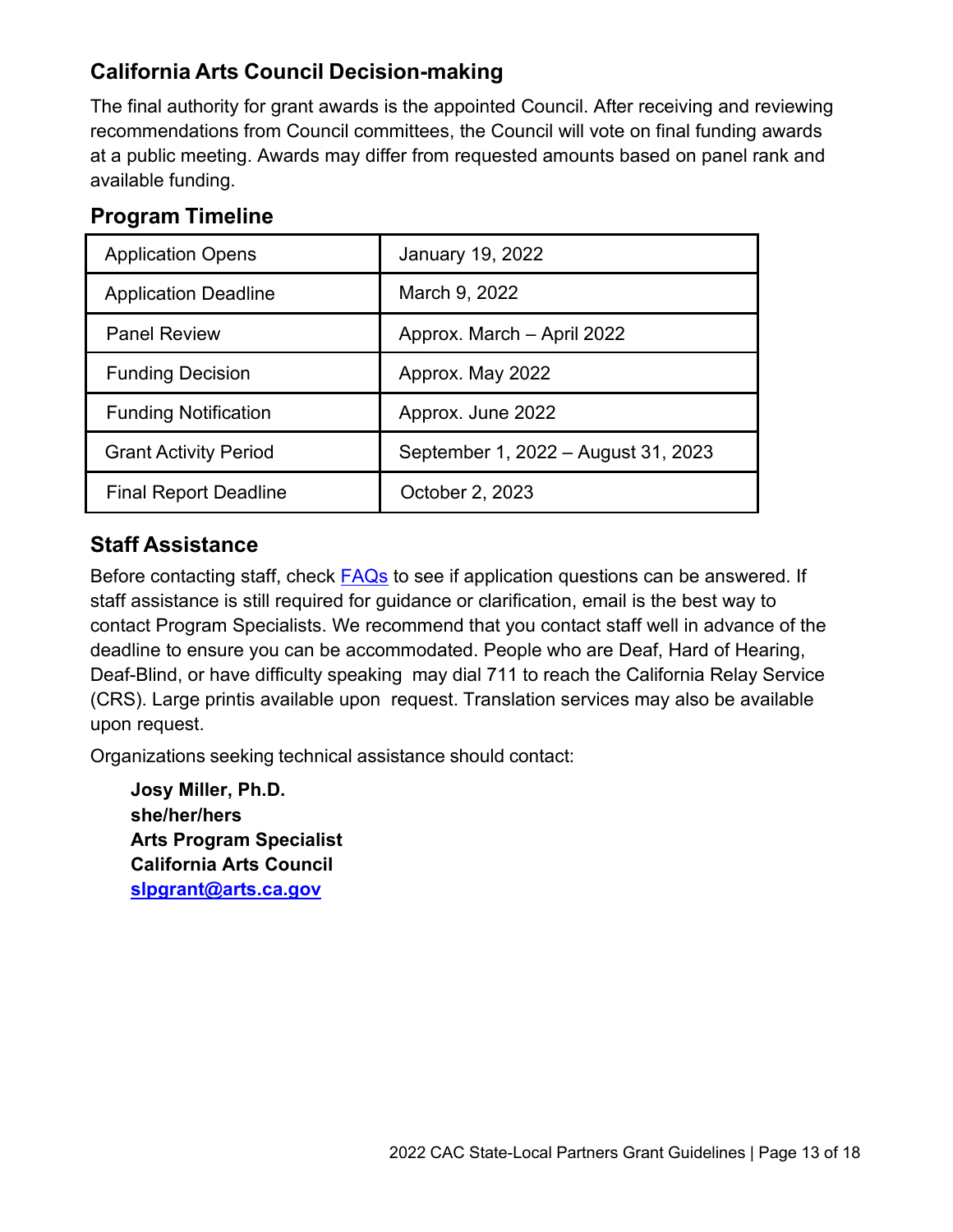# **Governor of California**

Gavin Newsom



### **Arts Council Members**

Lilia Gonzáles-Chávez, Chair

Consuelo (Chelo) Montoya, Vice Chair

Vicki Estrada

Jodie Evans

Kathleen Gallegos

Stanlee Gatti

Alex Israel

Jonathan Moscone

**Executive Director***,* Anne Bown-Crawford **Deputy Director**, Ayanna L. Kiburi, M.P.H.

1300 I Street, Suite 930 Sacramento, CA 95814 (916) 322-6555 Toll Free (800) 201-6201 FAX: (916) 322-6575 **[www.arts.ca.gov](http://www.arts.ca.gov/)**

#### **Office Hours**

8:00 a.m. - 5:00 p.m., Monday through Friday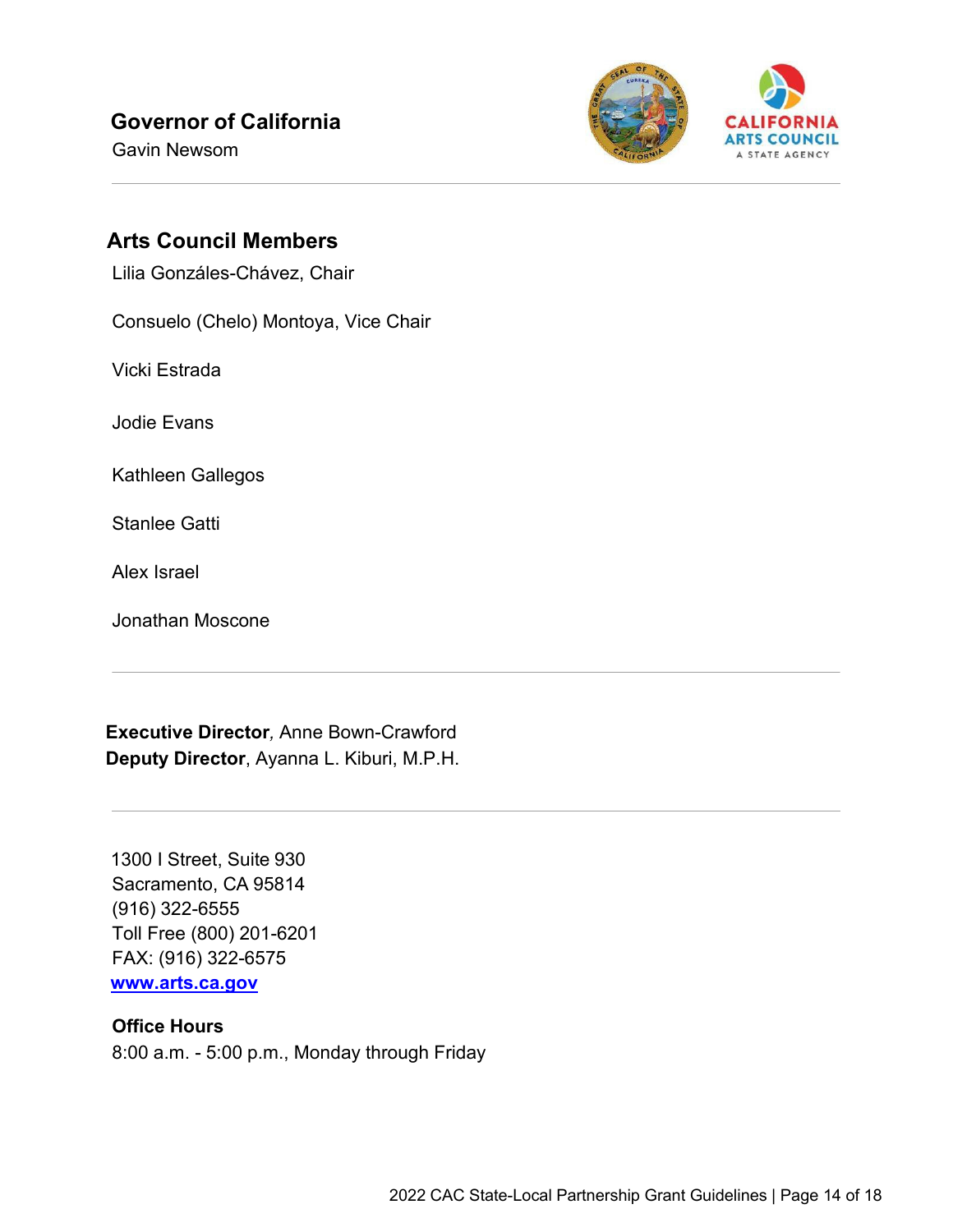**Purpose:** The California Arts Council (CAC), a state agency, was established in January 1976 to encourage artistic awareness, participation, and expression; to help independent local groups develop their own arts programs; to promote employment of artists and those skilled in crafts in the public and private sector; and to enlist the aid of all state agencies in the task of ensuring the fullest expression of our artistic potential.

**The Council:** The appointed Council of the CAC consists of 11 members. The Governor appoints nine members, the assembly Speaker appoints one member, and the Senate President pro Tempore appoints one member. Council members serve without salary, elect their own officers, and meet throughout the state to encourage public attendance. This body sets policy and has final approval of CAC grants.

**Native Land Acknowledgement:** The California Arts Council stands in solidarity with all of California's Indigenous people. We acknowledge that our work takes place on the now occupied traditional lands of the Miwok, Maidu, and Nisenan people, who are the past, present, and future stewards of this place. We make this first step in our journey to develop relationships and cultural competencies to truly support native sovereignty.

**Mission:** Strengthening arts, culture, and creative expression as the tools to cultivate a better California for all.

**Vision:** A California where all people flourish with universal access to and participation in the arts.

**Racial Equity Statement:** As California's state arts agency, the California Arts Council is committed to racial equity both internally through our work environment, and externally through our programming.

- We are committed to ensuring that every policy enacted reflects democratic principles of equity and justice.
- We understand that enacting policy in a just and equitable manner considers critical issues of implicit bias and discrimination that requires concerted and purposeful action.
- We believe that bringing together Council, staff and other partners with differing backgrounds and life experiences will enhance our ability to increase opportunities for all arts service organizations to succeed.
- Policies, programs, and activities will be administered to identify and avoid discrimination and barriers to access, and to avoid disproportionately high and adverse effects on communities of color.
- Accountability to our grantees is of central importance to us. We understand the significance of evaluating the impact of our policymaking on grantees over time and utilizing this evaluation in the development of new policy initiatives.
- We are committed to the just and equitable disbursement of resources.
- We will obtain the following information when relevant and appropriate in order to utilize data to evaluate the impact of our equity goals: population served and/or affected by race, color, national origin, and income level, which will include diverse communities across the state such as: communities of color, racially and ethnically diverse individuals, tribal communities, immigrant and refugee communities, and communities that have principal languages other thanEnglish.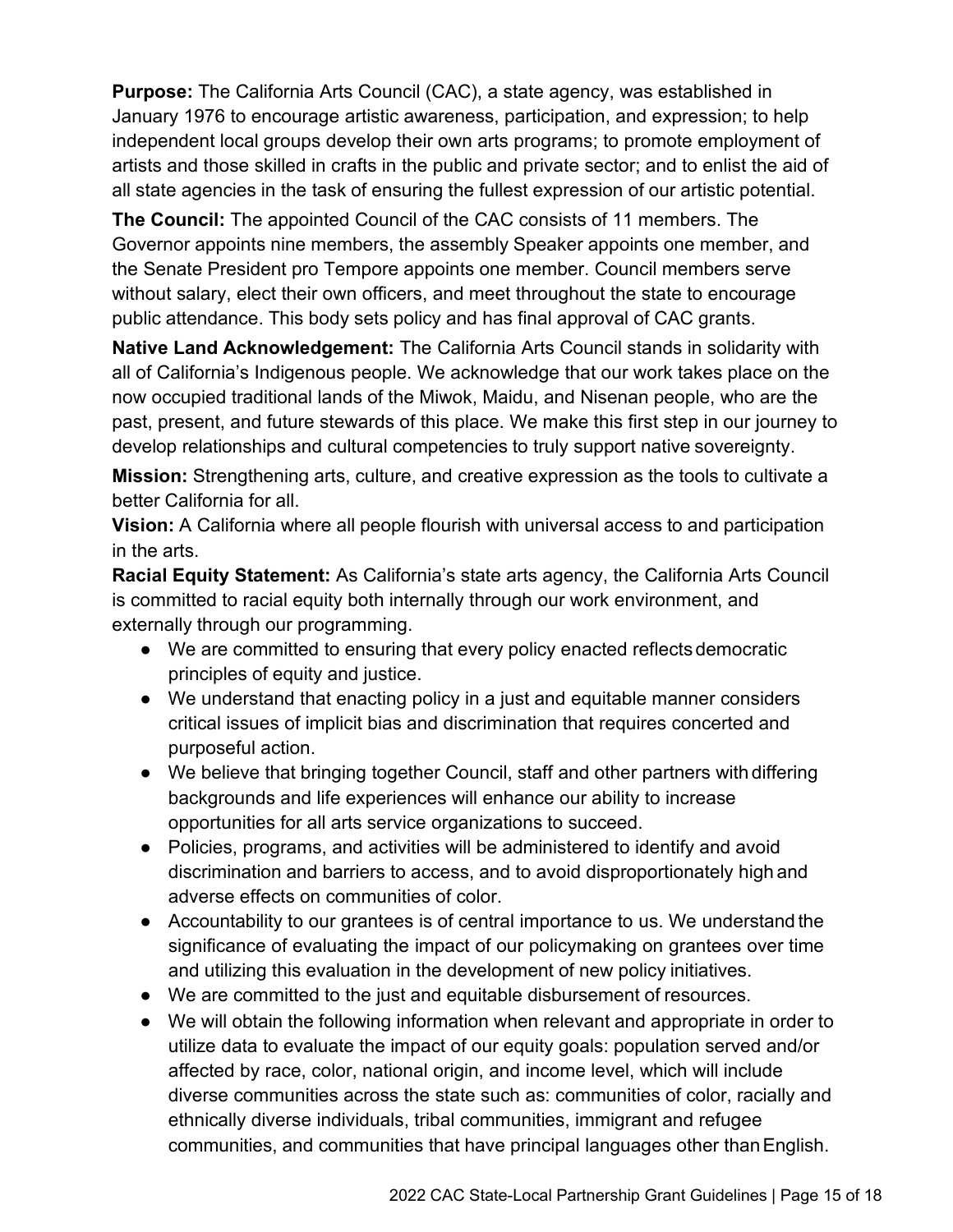For the CAC, racial equity is a continual practice in listening, learning, and implementing. The CAC's Racial Equity Statement demonstrates a deeper commitment for us to do better for the field and our staff.

**Funding:** The CAC is a state agency, funded from the state's annual budget process and proceeds from the California Arts License Plate and the Keep Arts in Schools tax return voluntary contribution fund, supplemented by funds from the National Endowment for the Arts. Its grants are often matched by foundations, individuals, earned income, government agencies, in-kind contributions, or other organizations.

**Information Access:** Due to the Public Records and Open Meeting Acts, applications and their attachments are not confidential and may be requested by the media and/or public. Meeting dates and locations are posted at [www.arts.ca.gov.](http://www.arts.ca.gov/) Observers may attend but may not participate in, or in any way interfere with, Council meetings. Each meeting provides a designated time for public comment, although comments may be time-limited.

**Grant Process:** Applications are evaluated by panels of recognized field representatives who rank applications according to program criteria. The CAC staff provides information but not recommendations to the panel. The Council reviews panel recommendations before making final funding decisions. CAC staff is responsible for grant contract administration after Council approval. In dire or unexpected circumstances, the CAC reserves the right to make exceptions to any policy or procedure on a case-by-case basis.

**Requirements:** The CAC provides grant funding to individual artists and is mandated both by federal and state regulations to fund arts organizations that have proof of nonprofit status under sec. 501(c)(3) of the Internal Revenue Code (Fiscal Receivers are eligible in some programs), or under sec. 23701d of the California Revenue and Taxations Code, or entities that are a unit of government; and that comply with the Civil Rights Acts of 1964, as amended; sec. 504 of the Rehabilitation Act of 1973, as amended; the Age Discrimination Act of 1975; the Drug-Free Workplace Act of 1988; California Government Code secs. 11135-11139.5 (barring discrimination); the Fair Labor Standards Act, as defined by the Secretary of Labor in part 505 of title 29 of the Code of Federal Regulation; the Americans with Disabilities Act of 1990 ("ADA"); the Fair Employment and Housing Act; and the Personal Responsibility and Work Opportunity Reconciliation Act of 1996.

**Ownership, Copyrights, Royalties, Credit:** The CAC does not claim ownership, copyrights, royalties, or other claim to artwork produced as a result of a CAC grant. However, the CAC reserves the right to reproduce and use such material for official, noncommercial purpose, including but not limited to use on the CAC website, social media and print materials. In addition, the CAC requires documentation of grants activity and appropriate credit for CAC partial support.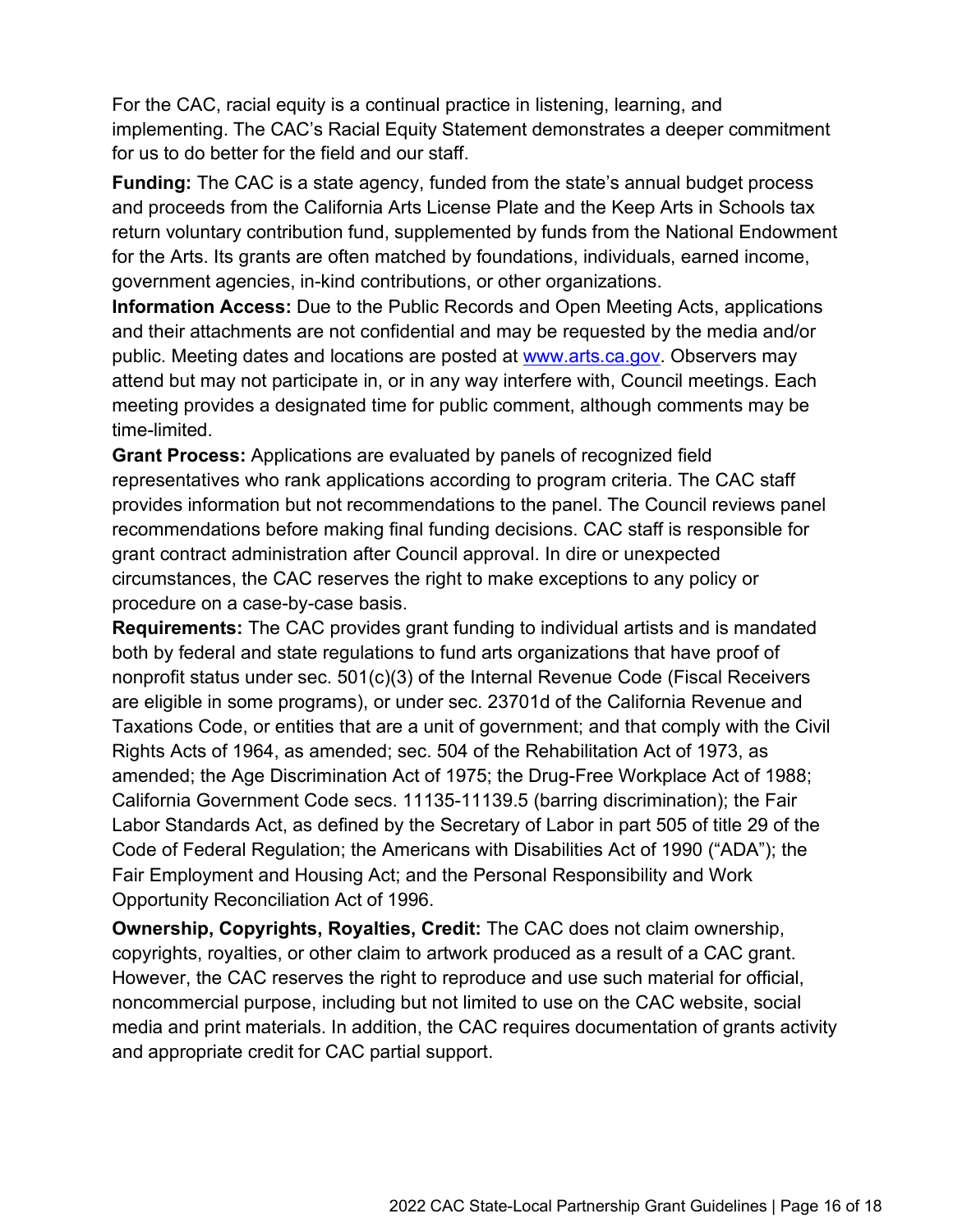## **Grantee Requirements**

Awarded grantees must comply with all requirements as stipulated in the grant agreement, including but not limited to the following:

- **Complete contract documents** Upon notification of grant award, complete all required contract documents in order to receive grant payment. Contract documents must be received by the CAC within 60 days of issuance or the grant funding may be revoked.
- **Payee Data Record** Each awarded organization or fiscal sponsor (if applicable) must complete, sign, and submit an STD 204 Payee Data Record as a required contract document before grant funds can be released.
- **Consistent activities** Carry out activities consistent with the original proposal summary statement and the intent of the application as approved for funding, including in instances where the grant award may be less that the original request amount.
- **Approval for changes** Programming activities must be completed asproposed. Changes must be proposed in advance and require prior written approval from CAC staff. Requests for changes are considered on a case-by-case basis.
- **Use of CAC logo** Use of the CAC logo is required on all printed and electronic materials and websites (programs, catalogs, postcards, posters, newsletters, leaflets, publications, etc.) that specifically reference this grant.
- **CAC acknowledgement** The following acknowledgement of CAC funding is required on all printed and electronic materials: *"This activity is funded in part by the California Arts Council, a state agency."*
- **Thank you letters -** To better inform our elected representatives of the value of the arts and the use of state funds, grantees are required to include copies of signed letters sent to the Governor, state Senate, and Assembly representatives thanking them for the grant. Local representatives may be found at this link: [https://findyourrep.legislature.ca.gov/.](https://findyourrep.legislature.ca.gov/)
- **Final report** Provide a final report summarizing grant-funded activities and accomplishments within 30 days of the end of the grant activity period. Grantees that do not submit reports by the posted deadlines may jeopardize their organization's opportunity for future funding from the CAC.
- **California Model Agreement (AB20) and indirect costs** In order to comply with AB20 requirements, University of California and California State University grantees are required to secure an indirect cost waiver from the Regents of the University of California or the Board of Trustees of the California State University.